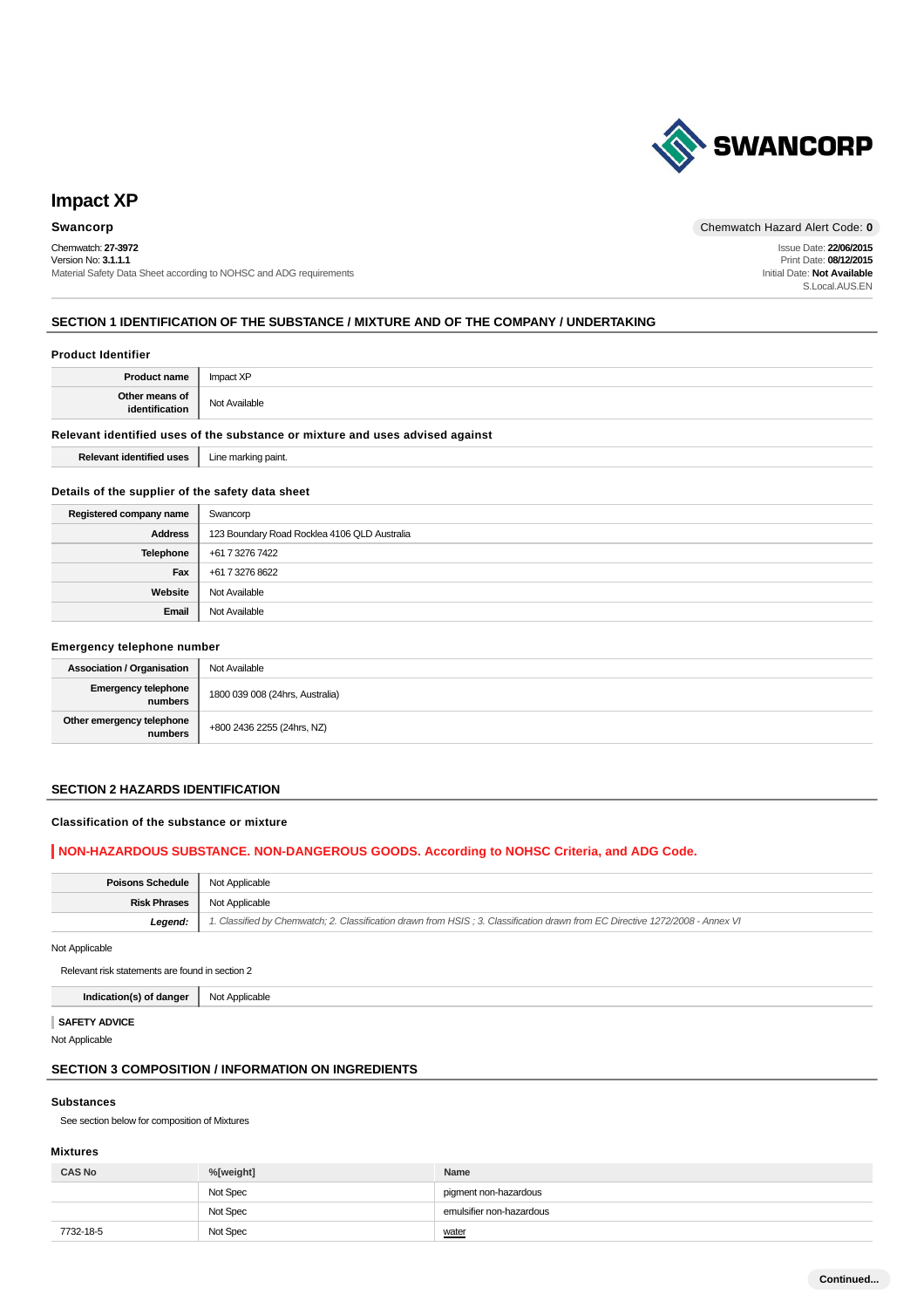## **SECTION 4 FIRST AID MEASURES**

## **Description of first aid measures**

| <b>Eye Contact</b>  | If this product comes in contact with eyes:<br>• Wash out immediately with water.<br>If irritation continues, seek medical attention.<br>► Removal of contact lenses after an eye injury should only be undertaken by skilled personnel.                                                                                                                                                                                                                                                                        |
|---------------------|-----------------------------------------------------------------------------------------------------------------------------------------------------------------------------------------------------------------------------------------------------------------------------------------------------------------------------------------------------------------------------------------------------------------------------------------------------------------------------------------------------------------|
| <b>Skin Contact</b> | If skin or hair contact occurs:<br>Flush skin and hair with running water (and soap if available).<br>▶ Seek medical attention in event of irritation.                                                                                                                                                                                                                                                                                                                                                          |
| Inhalation          | If fumes, aerosols or combustion products are inhaled remove from contaminated area.<br>• Other measures are usually unnecessary.                                                                                                                                                                                                                                                                                                                                                                               |
| Ingestion           | If swallowed do <b>NOT</b> induce vomiting.<br>If vomiting occurs, lean patient forward or place on left side (head-down position, if possible) to maintain open airway and prevent aspiration.<br>• Observe the patient carefully.<br>• Never give liquid to a person showing signs of being sleepy or with reduced awareness; i.e. becoming unconscious.<br>Give water to rinse out mouth, then provide liquid slowly and as much as casualty can comfortably drink.<br>$\triangleright$ Seek medical advice. |

#### **Indication of any immediate medical attention and special treatment needed**

Treat symptomatically.

## **SECTION 5 FIREFIGHTING MEASURES**

#### **Extinguishing media**

- Water spray or fog.
- Foam.
- Dry chemical powder.
- BCF (where regulations permit).
- Carbon dioxide.

## **Special hazards arising from the substrate or mixture**

| a Incompatibility<br>Fire | None known. |
|---------------------------|-------------|
| Advice for firefighters   |             |

| <b>Fire Fighting</b>         | Alert Fire Brigade and tell them location and nature of hazard.<br>▶ Wear breathing apparatus plus protective gloves.<br>Prevent, by any means available, spillage from entering drains or water courses.<br>Use water delivered as a fine spray to control fire and cool adjacent area.<br>DO NOT approach containers suspected to be hot.<br>Cool fire exposed containers with water spray from a protected location.<br>If safe to do so, remove containers from path of fire.                |
|------------------------------|--------------------------------------------------------------------------------------------------------------------------------------------------------------------------------------------------------------------------------------------------------------------------------------------------------------------------------------------------------------------------------------------------------------------------------------------------------------------------------------------------|
| <b>Fire/Explosion Hazard</b> | The material is not readily combustible under normal conditions.<br>However, it will break down under fire conditions and the organic component may burn.<br>$\triangleright$ Not considered to be a significant fire risk.<br>Heat may cause expansion or decomposition with violent rupture of containers.<br>Decomposes on heating and may produce toxic fumes of carbon monoxide (CO).<br>• May emit acrid smoke.<br>Decomposes on heating and produces toxic fumes of; carbon dioxide (CO2) |

## **SECTION 6 ACCIDENTAL RELEASE MEASURES**

#### **Personal precautions, protective equipment and emergency procedures**

| <b>Minor Spills</b> | Slippery when spilt.<br>$\triangleright$ Clean up all spills immediately.<br>Avoid breathing vapours and contact with skin and eyes.<br>$\triangleright$ Control personal contact with the substance, by using protective equipment.<br>• Contain and absorb spill with sand, earth, inert material or vermiculite.<br>$\triangleright$ Wipe up.<br>• Place in a suitable, labelled container for waste disposal.                   |
|---------------------|-------------------------------------------------------------------------------------------------------------------------------------------------------------------------------------------------------------------------------------------------------------------------------------------------------------------------------------------------------------------------------------------------------------------------------------|
| <b>Major Spills</b> | Slippery when spilt.<br>Minor hazard.<br>Clear area of personnel.<br>Alert Fire Brigade and tell them location and nature of hazard.<br>$\triangleright$ Control personal contact with the substance, by using protective equipment as required.<br>Prevent spillage from entering drains or water ways.<br>Contain spill with sand, earth or vermiculite.<br>• Collect recoverable product into labelled containers for recycling. |

Personal Protective Equipment advice is contained in Section 8 of the SDS.

#### **SECTION 7 HANDLING AND STORAGE**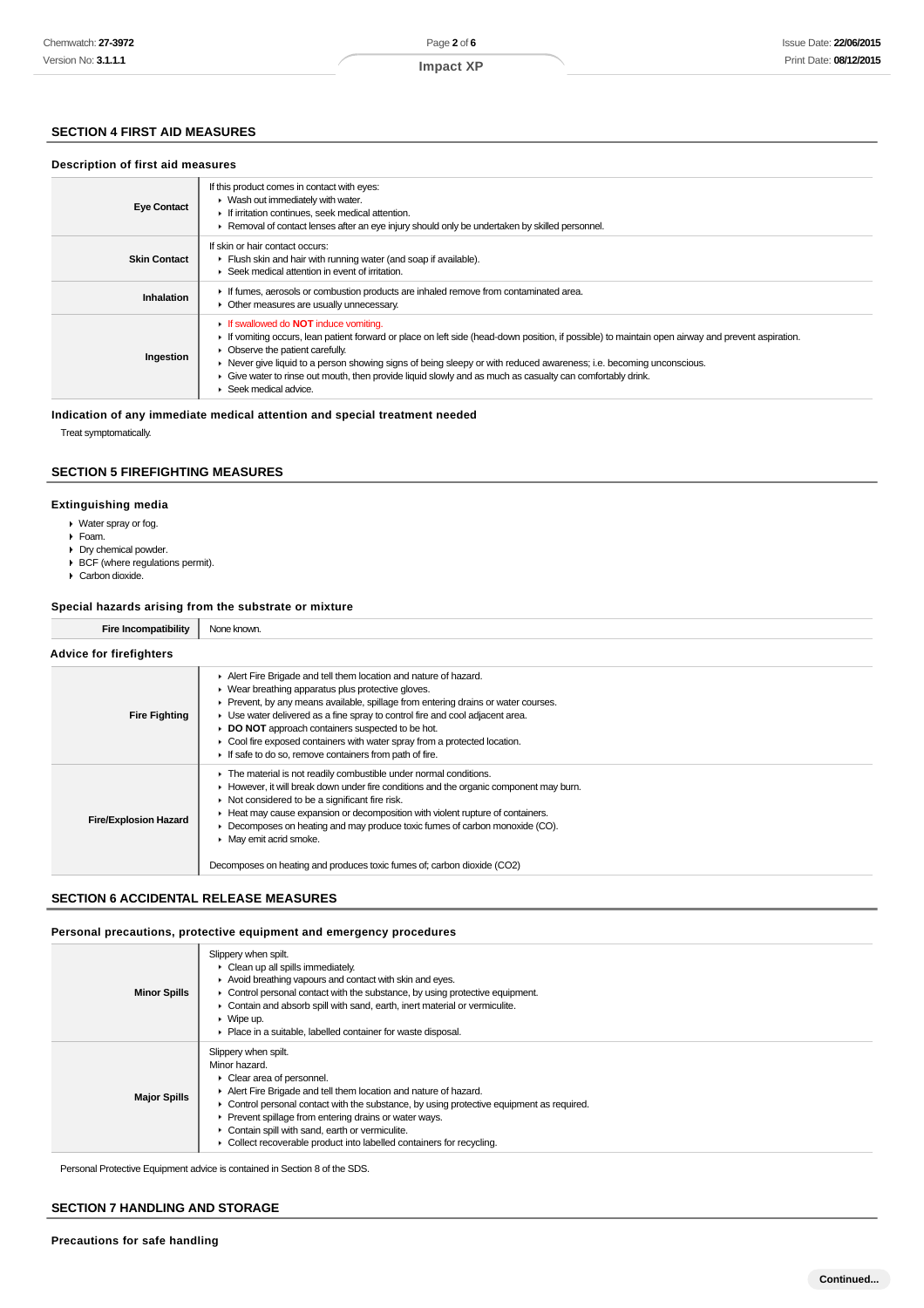#### **Safe handling** Limit all unnecessary personal contact. Wear protective clothing when risk of exposure occurs. ▶ Use in a well-ventilated area. When handling **DO NOT** eat, drink or smoke. Always wash hands with soap and water after handling. Avoid physical damage to containers. Use good occupational work practice. **Other information** Store in original containers. ▶ Keep containers securely sealed. Store in a cool, dry, well ventilated area. **DO NOT** allow to freeze  $\blacktriangleright$  Store away from incompatible materials. Protect containers against physical damage and check regularly for leaks. Observe manufacturer's storage and handling recommendations contained within this SDS.

#### **Conditions for safe storage, including any incompatibilities**

| Suitable container             | • Polyethylene or polypropylene container.<br>Packing as recommended by manufacturer.<br>• Check all containers are clearly labelled and free from leaks. |
|--------------------------------|-----------------------------------------------------------------------------------------------------------------------------------------------------------|
| <b>Storage incompatibility</b> | None known                                                                                                                                                |

## **SECTION 8 EXPOSURE CONTROLS / PERSONAL PROTECTION**

#### **Control parameters**

#### **OCCUPATIONAL EXPOSURE LIMITS (OEL)**

**INGREDIENT DATA**

Not Available

#### **EMERGENCY LIMITS**

| Ingredient                         | <b>Material name</b> | TEEL-1              | TEEL-2        | TEEL-3        |
|------------------------------------|----------------------|---------------------|---------------|---------------|
| Impact XP                          | Not Available        | Not Available       | Not Available | Not Available |
| <b>Original IDLH</b><br>Ingredient |                      | <b>Revised IDLH</b> |               |               |
| water                              | Not Available        |                     | Not Available |               |

#### **Exposure controls**

| Appropriate engineering<br>controls | Engineering controls are used to remove a hazard or place a barrier between the worker and the hazard. Well-designed engineering controls can be highly<br>effective in protecting workers and will typically be independent of worker interactions to provide this high level of protection.<br>The basic types of engineering controls are:<br>Process controls which involve changing the way a job activity or process is done to reduce the risk.<br>Enclosure and/or isolation of emission source which keeps a selected hazard "physically" away from the worker and ventilation that strategically "adds" and<br>"removes" air in the work environment. Ventilation can remove or dilute an air contaminant if designed properly. The design of a ventilation system must match<br>the particular process and chemical or contaminant in use.<br>Employers may need to use multiple types of controls to prevent employee overexposure. |  |  |
|-------------------------------------|-------------------------------------------------------------------------------------------------------------------------------------------------------------------------------------------------------------------------------------------------------------------------------------------------------------------------------------------------------------------------------------------------------------------------------------------------------------------------------------------------------------------------------------------------------------------------------------------------------------------------------------------------------------------------------------------------------------------------------------------------------------------------------------------------------------------------------------------------------------------------------------------------------------------------------------------------|--|--|
| <b>Personal protection</b>          |                                                                                                                                                                                                                                                                                                                                                                                                                                                                                                                                                                                                                                                                                                                                                                                                                                                                                                                                                 |  |  |
| Eye and face protection             | Safety glasses with side shields; or as required,<br>Chemical goggles.<br>• Contact lenses may pose a special hazard; soft contact lenses may absorb and concentrate irritants. A written policy document, describing the wearing of<br>lenses or restrictions on use, should be created for each workplace or task. This should include a review of lens absorption and adsorption for the class of<br>chemicals in use and an account of injury experience. Medical and first-aid personnel should be trained in their removal and suitable equipment should be<br>readily available. In the event of chemical exposure, begin eye irrigation immediately and remove contact lens as soon as practicable. Lens should be removed<br>at the first signs of eye redness or irritation - lens should be removed in a clean environment only after workers have washed hands thoroughly.                                                          |  |  |
| <b>Skin protection</b>              | See Hand protection below                                                                                                                                                                                                                                                                                                                                                                                                                                                                                                                                                                                                                                                                                                                                                                                                                                                                                                                       |  |  |
| Hands/feet protection               | Wear general protective gloves, eg. light weight rubber gloves.                                                                                                                                                                                                                                                                                                                                                                                                                                                                                                                                                                                                                                                                                                                                                                                                                                                                                 |  |  |
| <b>Body protection</b>              | See Other protection below                                                                                                                                                                                                                                                                                                                                                                                                                                                                                                                                                                                                                                                                                                                                                                                                                                                                                                                      |  |  |
| Other protection                    | No special equipment needed when handling small quantities.<br>OTHERWISE:<br>$\triangleright$ Overalls.<br>▶ Barrier cream.<br>Eyewash unit.                                                                                                                                                                                                                                                                                                                                                                                                                                                                                                                                                                                                                                                                                                                                                                                                    |  |  |
| <b>Thermal hazards</b>              | Not Available                                                                                                                                                                                                                                                                                                                                                                                                                                                                                                                                                                                                                                                                                                                                                                                                                                                                                                                                   |  |  |
|                                     |                                                                                                                                                                                                                                                                                                                                                                                                                                                                                                                                                                                                                                                                                                                                                                                                                                                                                                                                                 |  |  |

#### **Respiratory protection**

Not Available

## **SECTION 9 PHYSICAL AND CHEMICAL PROPERTIES**

#### **Information on basic physical and chemical properties**

**Appearance** White semi-viscous liquid with emulsion paint odour; mixes with water.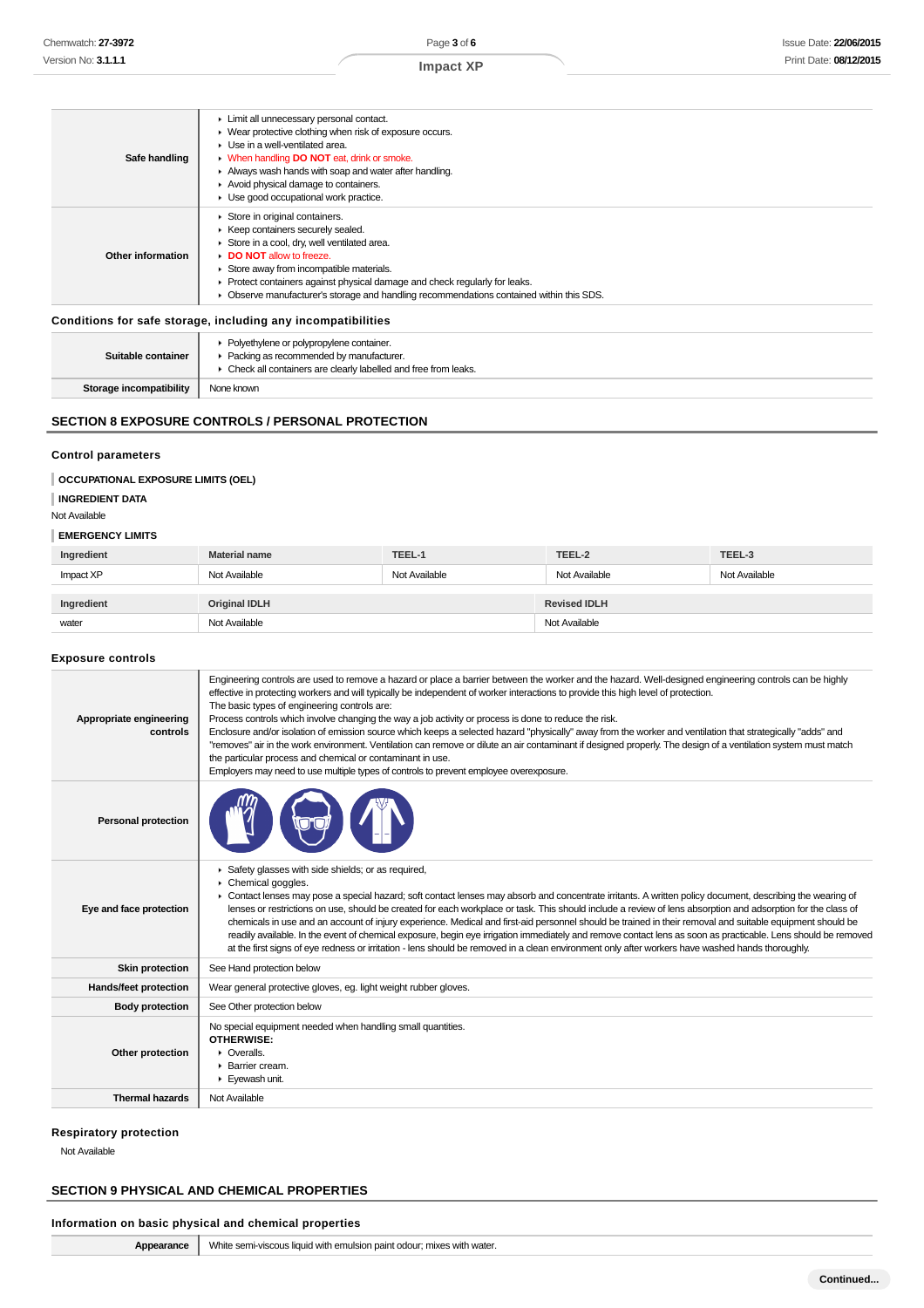| <b>Physical state</b>                           | Liquid         | Relative density (Water = 1)                      | 1.23-1.50      |
|-------------------------------------------------|----------------|---------------------------------------------------|----------------|
| Odour                                           | Not Available  | <b>Partition coefficient</b><br>n-octanol / water | Not Available  |
| <b>Odour threshold</b>                          | Not Available  | Auto-ignition temperature<br>$(^{\circ}C)$        | Not Available  |
| pH (as supplied)                                | Not Available  | Decomposition<br>temperature                      | Not Available  |
| Melting point / freezing<br>point (°C)          | Not Available  | <b>Viscosity (cSt)</b>                            | Not Available  |
| Initial boiling point and<br>boiling range (°C) | ~100           | Molecular weight (g/mol)                          | Not Applicable |
| Flash point (°C)                                | >300 (PMCC)    | <b>Taste</b>                                      | Not Available  |
| <b>Evaporation rate</b>                         | Not Available  | <b>Explosive properties</b>                       | Not Available  |
| Flammability                                    | Not Applicable | <b>Oxidising properties</b>                       | Not Available  |
| Upper Explosive Limit (%)                       | Not Available  | Surface Tension (dyn/cm or<br>$mN/m$ )            | Not Available  |
| Lower Explosive Limit (%)                       | Not Available  | <b>Volatile Component (%vol)</b>                  | Not Available  |
| Vapour pressure (kPa)                           | Not Available  | Gas group                                         | Not Available  |
| Solubility in water (g/L)                       | Miscible       | pH as a solution (1%)                             | Not Available  |
| Vapour density ( $Air = 1$ )                    | Not Available  | VOC g/L                                           | Not Available  |

## **SECTION 10 STABILITY AND REACTIVITY**

| Reactivity                            | See section 7                                                             |
|---------------------------------------|---------------------------------------------------------------------------|
| <b>Chemical stability</b>             | Product is considered stable and hazardous polymerisation will not occur. |
| Possibility of hazardous<br>reactions | See section 7                                                             |
| <b>Conditions to avoid</b>            | See section 7                                                             |
| Incompatible materials                | See section 7                                                             |
| Hazardous decomposition<br>products   | See section 5                                                             |

## **SECTION 11 TOXICOLOGICAL INFORMATION**

## **Information on toxicological effects**

| Chemwatch: 27-3972                              | Page 4 of 6                                                                                                                                                                                                                                                                                                          |                                                   | Issue Date: 22/06/201 |
|-------------------------------------------------|----------------------------------------------------------------------------------------------------------------------------------------------------------------------------------------------------------------------------------------------------------------------------------------------------------------------|---------------------------------------------------|-----------------------|
| Version No: <b>3.1.1.1</b>                      | <b>Impact XP</b>                                                                                                                                                                                                                                                                                                     |                                                   | Print Date: 08/12/201 |
|                                                 |                                                                                                                                                                                                                                                                                                                      |                                                   |                       |
|                                                 |                                                                                                                                                                                                                                                                                                                      |                                                   |                       |
| <b>Physical state</b>                           | Liquid                                                                                                                                                                                                                                                                                                               | Relative density (Water = 1)                      | 1.23-1.50             |
| Odour                                           | Not Available                                                                                                                                                                                                                                                                                                        | <b>Partition coefficient</b><br>n-octanol / water | Not Available         |
| <b>Odour threshold</b>                          | Not Available                                                                                                                                                                                                                                                                                                        | Auto-ignition temperature<br>(°C)                 | Not Available         |
| pH (as supplied)                                | Not Available                                                                                                                                                                                                                                                                                                        | Decomposition<br>temperature                      | Not Available         |
| Melting point / freezing<br>point (°C)          | Not Available                                                                                                                                                                                                                                                                                                        | <b>Viscosity (cSt)</b>                            | Not Available         |
| Initial boiling point and<br>boiling range (°C) | ~100                                                                                                                                                                                                                                                                                                                 | Molecular weight (g/mol)                          | Not Applicable        |
| Flash point (°C)                                | >300 (PMCC)                                                                                                                                                                                                                                                                                                          | <b>Taste</b>                                      | Not Available         |
| <b>Evaporation rate</b>                         | Not Available                                                                                                                                                                                                                                                                                                        | <b>Explosive properties</b>                       | Not Available         |
| Flammability                                    | Not Applicable                                                                                                                                                                                                                                                                                                       | <b>Oxidising properties</b>                       | Not Available         |
| <b>Upper Explosive Limit (%)</b>                | Not Available                                                                                                                                                                                                                                                                                                        | Surface Tension (dyn/cm or<br>$mN/m$ )            | Not Available         |
| Lower Explosive Limit (%)                       | Not Available                                                                                                                                                                                                                                                                                                        | <b>Volatile Component (%vol)</b>                  | Not Available         |
| Vapour pressure (kPa)                           | Not Available                                                                                                                                                                                                                                                                                                        | Gas group                                         | Not Available         |
| Solubility in water (g/L)                       | Miscible                                                                                                                                                                                                                                                                                                             | pH as a solution (1%)                             | Not Available         |
| Vapour density (Air = 1)                        | Not Available                                                                                                                                                                                                                                                                                                        | VOC g/L                                           | Not Available         |
|                                                 |                                                                                                                                                                                                                                                                                                                      |                                                   |                       |
| <b>SECTION 10 STABILITY AND REACTIVITY</b>      |                                                                                                                                                                                                                                                                                                                      |                                                   |                       |
| Reactivity                                      | See section 7                                                                                                                                                                                                                                                                                                        |                                                   |                       |
| <b>Chemical stability</b>                       | Product is considered stable and hazardous polymerisation will not occur.                                                                                                                                                                                                                                            |                                                   |                       |
| Possibility of hazardous                        |                                                                                                                                                                                                                                                                                                                      |                                                   |                       |
| reactions                                       | See section 7                                                                                                                                                                                                                                                                                                        |                                                   |                       |
| <b>Conditions to avoid</b>                      | See section 7                                                                                                                                                                                                                                                                                                        |                                                   |                       |
| Incompatible materials                          | See section 7                                                                                                                                                                                                                                                                                                        |                                                   |                       |
| Hazardous decomposition<br>products             | See section 5                                                                                                                                                                                                                                                                                                        |                                                   |                       |
|                                                 |                                                                                                                                                                                                                                                                                                                      |                                                   |                       |
| <b>SECTION 11 TOXICOLOGICAL INFORMATION</b>     |                                                                                                                                                                                                                                                                                                                      |                                                   |                       |
| Information on toxicological effects            |                                                                                                                                                                                                                                                                                                                      |                                                   |                       |
| Inhaled                                         | The material is not thought to produce adverse health effects or irritation of the respiratory tract (as classified by EC Directives using animal models).<br>Nevertheless, good hygiene practice requires that exposure be kept to a minimum and that suitable control measures be used in an occupational setting. |                                                   |                       |
| Ingestion                                       | The material has NOT been classified by EC Directives or other classification systems as "harmful by ingestion". This is because of the lack of corroborating<br>animal or human evidence.                                                                                                                           |                                                   |                       |
| <b>Skin Contact</b>                             | The material is not thought to produce adverse health effects or skin irritation following contact (as classified by EC Directives using animal models).<br>Nevertheless, good hygiene practice requires that exposure be kept to a minimum and that suitable gloves be used in an occupational setting.             |                                                   |                       |
| Eye                                             | Although the liquid is not thought to be an irritant (as classified by EC Directives), direct contact with the eye may produce transient discomfort characterised<br>by tearing or conjunctival redness (as with windburn).                                                                                          |                                                   |                       |
| Chronic                                         | Long-term exposure to the product is not thought to produce chronic effects adverse to the health (as classified by EC Directives using animal models);<br>nevertheless exposure by all routes should be minimised as a matter of course.                                                                            |                                                   |                       |
|                                                 |                                                                                                                                                                                                                                                                                                                      |                                                   |                       |
| <b>Impact XP</b>                                | <b>TOXICITY</b>                                                                                                                                                                                                                                                                                                      | <b>IRRITATION</b>                                 |                       |
|                                                 | Not Available                                                                                                                                                                                                                                                                                                        | Not Available                                     |                       |
|                                                 |                                                                                                                                                                                                                                                                                                                      |                                                   |                       |
| water                                           | <b>TOXICITY</b>                                                                                                                                                                                                                                                                                                      | <b>IRRITATION</b>                                 |                       |
|                                                 | Oral (rat) LD50: >90000 mg/kg <sup>[2]</sup>                                                                                                                                                                                                                                                                         | Not Available                                     |                       |
| Legend:                                         | 1. Value obtained from Europe ECHA Registered Substances - Acute toxicity 2.* Value obtained from manufacturer's SDS. Unless otherwise specified data<br>extracted from RTECS - Register of Toxic Effect of chemical Substances                                                                                      |                                                   |                       |
|                                                 |                                                                                                                                                                                                                                                                                                                      |                                                   |                       |
| <b>Impact XP</b>                                | Not available.                                                                                                                                                                                                                                                                                                       |                                                   |                       |
| <b>WATER</b>                                    | No significant acute toxicological data identified in literature search.                                                                                                                                                                                                                                             |                                                   |                       |
| <b>Acute Toxicity</b>                           | $\circledcirc$                                                                                                                                                                                                                                                                                                       | Carcinogenicity                                   | $\circledcirc$        |
| <b>Skin Irritation/Corrosion</b>                | $\circledcirc$                                                                                                                                                                                                                                                                                                       | Reproductivity                                    | $\circledcirc$        |
| <b>Serious Eye</b><br>Damage/Irritation         | ◎                                                                                                                                                                                                                                                                                                                    | <b>STOT - Single Exposure</b>                     | $\circledcirc$        |
| <b>Respiratory or Skin</b><br>sensitisation     | ◎                                                                                                                                                                                                                                                                                                                    | <b>STOT - Repeated Exposure</b>                   | ∾                     |
| <b>Mutagenicity</b>                             | ⋒                                                                                                                                                                                                                                                                                                                    | <b>Aspiration Hazard</b>                          | 0                     |

|                                                                                                                                                                                                                                      | STOT - Single Exposure          | $\sim$ | $-0.0000 - 0.000$<br>Damage/Irritation      |
|--------------------------------------------------------------------------------------------------------------------------------------------------------------------------------------------------------------------------------------|---------------------------------|--------|---------------------------------------------|
|                                                                                                                                                                                                                                      | <b>STOT - Repeated Exposure</b> |        | <b>Respiratory or Skin</b><br>sensitisation |
|                                                                                                                                                                                                                                      | <b>Aspiration Hazard</b>        |        | <b>Mutagenicity</b>                         |
| <b>Read in the contract of the contract of the contract of the contract of the contract of the contract of the contract of the contract of the contract of the contract of the contract of the contract of the contract of the c</b> |                                 |        |                                             |

Legend:  $\mathsf{X}$  - Data available but does not fill the criteria for classification<br>  $\mathsf{Y}$  - Data required to make classification available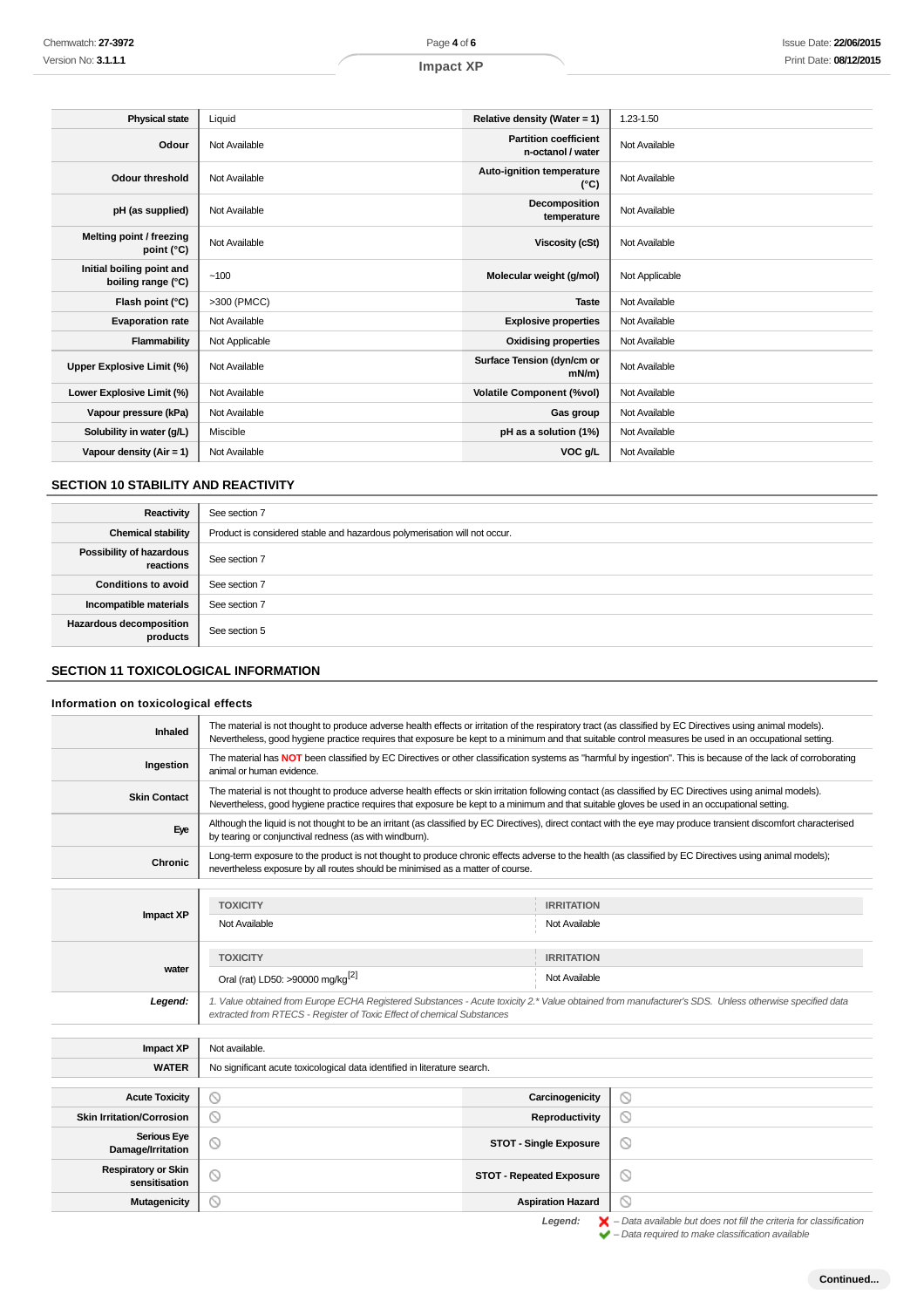#### $\Omega$  – Data Not Available to make classification

#### **SECTION 12 ECOLOGICAL INFORMATION**

| <b>Toxicity</b> |                                                                                                                                                                                                                                                                                                                                                                                          |                           |                               |              |        |
|-----------------|------------------------------------------------------------------------------------------------------------------------------------------------------------------------------------------------------------------------------------------------------------------------------------------------------------------------------------------------------------------------------------------|---------------------------|-------------------------------|--------------|--------|
| Ingredient      | Endpoint                                                                                                                                                                                                                                                                                                                                                                                 | <b>Test Duration (hr)</b> | <b>Species</b>                | Value        | Source |
| water           | EC50                                                                                                                                                                                                                                                                                                                                                                                     | 384                       | Crustacea                     | 199.179mg/L  | 3      |
| water           | EC50                                                                                                                                                                                                                                                                                                                                                                                     | 96                        | Algae or other aquatic plants | 8768.874mg/L | 3      |
| water           | <b>LC50</b>                                                                                                                                                                                                                                                                                                                                                                              | 96                        | Fish                          | 897.520ma/L  | З      |
| Legend:         | Extracted from 1. IUCLID Toxicity Data 2. Europe ECHA Registered Substances - Ecotoxicological Information - Aquatic Toxicity 3. EPIWIN Suite V3.12 -<br>Aquatic Toxicity Data (Estimated) 4. US EPA, Ecotox database - Aquatic Toxicity Data 5. ECETOC Aquatic Hazard Assessment Data 6. NITE (Japan) -<br>Bioconcentration Data 7. METI (Japan) - Bioconcentration Data 8. Vendor Data |                           |                               |              |        |

#### **DO NOT** discharge into sewer or waterways.

## **Persistence and degradability**

|       | Soil       | Air |
|-------|------------|-----|
| water | <b>LOW</b> | LOW |
|       |            |     |

#### **Bioaccumulative potential**

| Ingredient | Bioaccumulation                     |
|------------|-------------------------------------|
| water      | 1.38<br>∣ oaKOW<br><b>LOW</b><br>__ |

#### **Mobility in soil**

| Ingredient | <b>Mobility</b>                             |
|------------|---------------------------------------------|
| water      | 112<br>ົ<br>$\overline{ }$<br>∙ن. +<br>$ -$ |

#### **SECTION 13 DISPOSAL CONSIDERATIONS**

#### **Waste treatment methods**

| <b>Product / Packaging</b><br>disposal | Exercise wherever possible or consult manufacturer for recycling options.<br>Consult State Land Waste Management Authority for disposal.<br>Bury residue in an authorised landfill.<br>Recycle containers if possible, or dispose of in an authorised landfill. |
|----------------------------------------|-----------------------------------------------------------------------------------------------------------------------------------------------------------------------------------------------------------------------------------------------------------------|
|----------------------------------------|-----------------------------------------------------------------------------------------------------------------------------------------------------------------------------------------------------------------------------------------------------------------|

## **SECTION 14 TRANSPORT INFORMATION**

#### **Labels Required**

|               | <b>NO</b> |
|---------------|-----------|
| ш.<br>п,<br>. | ◡         |

## **Land transport (ADG): NOT REGULATED FOR TRANSPORT OF DANGEROUS GOODS**

## **Air transport (ICAO-IATA / DGR): NOT REGULATED FOR TRANSPORT OF DANGEROUS GOODS**

#### **Sea transport (IMDG-Code / GGVSee): NOT REGULATED FOR TRANSPORT OF DANGEROUS GOODS**

#### **SECTION 15 REGULATORY INFORMATION**

**Safety, health and environmental regulations / legislation specific for the substance or mixture**

#### **WATER(7732-18-5) IS FOUND ON THE FOLLOWING REGULATORY LISTS**

Australia Inventory of Chemical Substances (AICS)

| <b>National Inventory</b>               | <b>Status</b> |
|-----------------------------------------|---------------|
| Australia - AICS                        | $\checkmark$  |
| Canada - DSL                            | $\checkmark$  |
| Canada - NDSL                           | N (water)     |
| China - IECSC                           | $\checkmark$  |
| Europe - EINEC / ELINCS /<br><b>NLP</b> | $\checkmark$  |
| Japan - ENCS                            | N (water)     |
| Korea - KECI                            | $\checkmark$  |
| New Zealand - NZIoC                     | Y             |
| Philippines - PICCS                     | Y             |
| USA - TSCA                              | $\checkmark$  |

**Continued...**